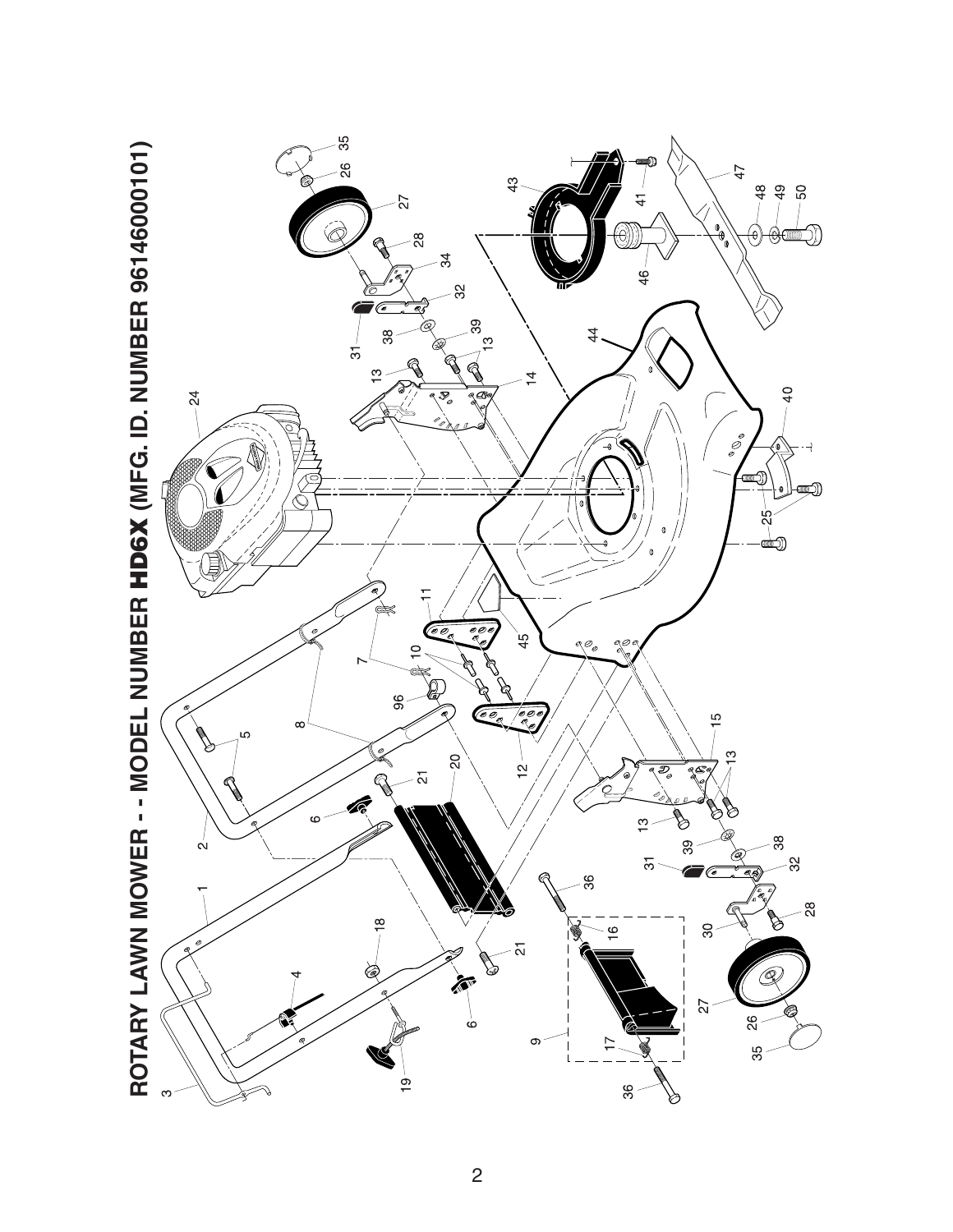| Kit, Rear Door (Includes Key Numbers 16 and 17)<br>Hex Head Thread Rolling Screw 3/8-16 x 1-1/8<br>call Briggs & Stratton at 1-800-233-3723<br>Handle Bracket Assembly, LH<br>Handle Bracket Assembly, RH<br>Screw, Tapping 1/4-20 x 5/8<br>$1 - 1/4$<br>able<br>Engine Zone Control C<br>Spring, Rear Door, RH<br>Spring, Rear Door, LH<br>Hinge Screw 1/4-20 x<br>Support Bracket, RH<br>Support Bracket, LH<br>Nut, Hex 1/4-20<br>Jpper Handle<br>-ower Handle<br>Hairpin Cotter<br>Handle Knob<br>Rope Guide<br>Control Bar<br>Handle Bolt<br>Rear Skirt<br>Pop Rivet<br>Wire Tie<br>I51721X479<br>83496X479<br>189713X428<br>175070X479<br>175082X479<br>175081X479<br>175069X479<br>17060410<br>128415<br>132004<br>183567<br>191574<br>80072<br>79585<br>189005<br>150406<br>180479<br>146771<br>180071<br>51793<br>66426<br>88652<br>л<br>J.<br>$0.0400$ $0.000$<br>SO<br>$\overline{\phantom{0}}$<br>$\mathcal{Z}$<br>$\overline{\Omega}$<br>ᅮ ~ ~ ~ ~ ~ ~ ~ ~ ~ | PART<br>o<br>Z | <b>DESCRIPTION</b>                             | KEY<br>NO.     | PART<br>NO.                  | <b>DESCRIPTION</b>                                   |
|---------------------------------------------------------------------------------------------------------------------------------------------------------------------------------------------------------------------------------------------------------------------------------------------------------------------------------------------------------------------------------------------------------------------------------------------------------------------------------------------------------------------------------------------------------------------------------------------------------------------------------------------------------------------------------------------------------------------------------------------------------------------------------------------------------------------------------------------------------------------------------------------------------------------------------------------------------------------------|----------------|------------------------------------------------|----------------|------------------------------|------------------------------------------------------|
|                                                                                                                                                                                                                                                                                                                                                                                                                                                                                                                                                                                                                                                                                                                                                                                                                                                                                                                                                                           |                |                                                | 88             | 89312                        | Shoulder Bolt 5/16-18 x 1-21/64                      |
|                                                                                                                                                                                                                                                                                                                                                                                                                                                                                                                                                                                                                                                                                                                                                                                                                                                                                                                                                                           |                |                                                | 252            | 89596X004                    | Axle Arm Assembly, Rear, RH                          |
|                                                                                                                                                                                                                                                                                                                                                                                                                                                                                                                                                                                                                                                                                                                                                                                                                                                                                                                                                                           |                |                                                |                | 70143                        | Selector Knob                                        |
|                                                                                                                                                                                                                                                                                                                                                                                                                                                                                                                                                                                                                                                                                                                                                                                                                                                                                                                                                                           |                |                                                |                | 75060X004                    | Selector Spring                                      |
|                                                                                                                                                                                                                                                                                                                                                                                                                                                                                                                                                                                                                                                                                                                                                                                                                                                                                                                                                                           |                |                                                | 358            | 89597X004                    | Axle Arm Assembly, Rear, LH                          |
|                                                                                                                                                                                                                                                                                                                                                                                                                                                                                                                                                                                                                                                                                                                                                                                                                                                                                                                                                                           |                |                                                |                | 84193<br>7400                | Hubcap                                               |
|                                                                                                                                                                                                                                                                                                                                                                                                                                                                                                                                                                                                                                                                                                                                                                                                                                                                                                                                                                           |                |                                                | 38             | 76185                        | Bolt, Rear Door                                      |
|                                                                                                                                                                                                                                                                                                                                                                                                                                                                                                                                                                                                                                                                                                                                                                                                                                                                                                                                                                           |                |                                                | 89             | 176235                       | Washer, Step 11/32 x 1-3/8 x 7/32<br>Push Nut        |
|                                                                                                                                                                                                                                                                                                                                                                                                                                                                                                                                                                                                                                                                                                                                                                                                                                                                                                                                                                           |                |                                                | 9              | 88839X004                    | Mounting Bracket, Debris Shield                      |
|                                                                                                                                                                                                                                                                                                                                                                                                                                                                                                                                                                                                                                                                                                                                                                                                                                                                                                                                                                           |                |                                                | $\frac{4}{4}$  | 92325                        | Screw, Debris Shield                                 |
|                                                                                                                                                                                                                                                                                                                                                                                                                                                                                                                                                                                                                                                                                                                                                                                                                                                                                                                                                                           |                |                                                | 43             | 88784                        | Debris Shield                                        |
|                                                                                                                                                                                                                                                                                                                                                                                                                                                                                                                                                                                                                                                                                                                                                                                                                                                                                                                                                                           |                |                                                | 4              | 95010                        | Kit, Lawn Mower Housing                              |
|                                                                                                                                                                                                                                                                                                                                                                                                                                                                                                                                                                                                                                                                                                                                                                                                                                                                                                                                                                           |                |                                                |                |                              | (Includes Key Numbers 11, 12 and 45)                 |
|                                                                                                                                                                                                                                                                                                                                                                                                                                                                                                                                                                                                                                                                                                                                                                                                                                                                                                                                                                           |                |                                                | 45             | 107339X                      | Danger Decal                                         |
|                                                                                                                                                                                                                                                                                                                                                                                                                                                                                                                                                                                                                                                                                                                                                                                                                                                                                                                                                                           |                |                                                | $\frac{6}{5}$  |                              | Blade Adapter / Pulley                               |
|                                                                                                                                                                                                                                                                                                                                                                                                                                                                                                                                                                                                                                                                                                                                                                                                                                                                                                                                                                           |                |                                                | 47             | 189179<br>189028             | Blade, 21"                                           |
|                                                                                                                                                                                                                                                                                                                                                                                                                                                                                                                                                                                                                                                                                                                                                                                                                                                                                                                                                                           |                |                                                | $\frac{8}{3}$  | 851074                       | Hardened Washer                                      |
|                                                                                                                                                                                                                                                                                                                                                                                                                                                                                                                                                                                                                                                                                                                                                                                                                                                                                                                                                                           |                |                                                | $\overline{6}$ | 850263                       | Helical Washer                                       |
|                                                                                                                                                                                                                                                                                                                                                                                                                                                                                                                                                                                                                                                                                                                                                                                                                                                                                                                                                                           |                |                                                | 96             | 192770                       | Clip, Cable                                          |
|                                                                                                                                                                                                                                                                                                                                                                                                                                                                                                                                                                                                                                                                                                                                                                                                                                                                                                                                                                           |                |                                                |                | 162300                       | Warning Decal (not shown)                            |
|                                                                                                                                                                                                                                                                                                                                                                                                                                                                                                                                                                                                                                                                                                                                                                                                                                                                                                                                                                           |                | Engine, Briggs & Stratton, Model Number 125K02 |                | 193733                       | Operator's Manual, English                           |
|                                                                                                                                                                                                                                                                                                                                                                                                                                                                                                                                                                                                                                                                                                                                                                                                                                                                                                                                                                           |                | For engine service and replacement parts,      |                | 93736                        | Operator's Manual, French                            |
|                                                                                                                                                                                                                                                                                                                                                                                                                                                                                                                                                                                                                                                                                                                                                                                                                                                                                                                                                                           |                |                                                |                | 95337                        | Replacement Parts Manual, English / French           |
|                                                                                                                                                                                                                                                                                                                                                                                                                                                                                                                                                                                                                                                                                                                                                                                                                                                                                                                                                                           |                |                                                |                |                              |                                                      |
| Hex Flange Nut<br>Wheel & Tire Assembly<br>194855<br>83923<br>5<br>2002<br>20                                                                                                                                                                                                                                                                                                                                                                                                                                                                                                                                                                                                                                                                                                                                                                                                                                                                                             |                |                                                |                | 1 inch = $25.4 \, \text{mm}$ | NOTE: All component dimensions given in U.S. inches. |
|                                                                                                                                                                                                                                                                                                                                                                                                                                                                                                                                                                                                                                                                                                                                                                                                                                                                                                                                                                           |                |                                                |                |                              |                                                      |

**ROTARY LAWN MOWER - - MODEL NUMBER HD6X (MFG. ID. NUMBER 96146000101)**

ROTARY LAWN MOWER - - MODEL NUMBER HD6X (MFG. ID. NUMBER 96146000101)

IMPORTANT: Use only Original Equipment Manufacturer (O.E.M.) replacement parts. Failure to do so could be hazardous, damage your lawn mower and void your warranty. **IMPORTANT:** Use only Original Equipment Manufacturer (O.E.M.) replacement parts. Failure to do so could be hazardous, damage your lawn mower and void your warranty.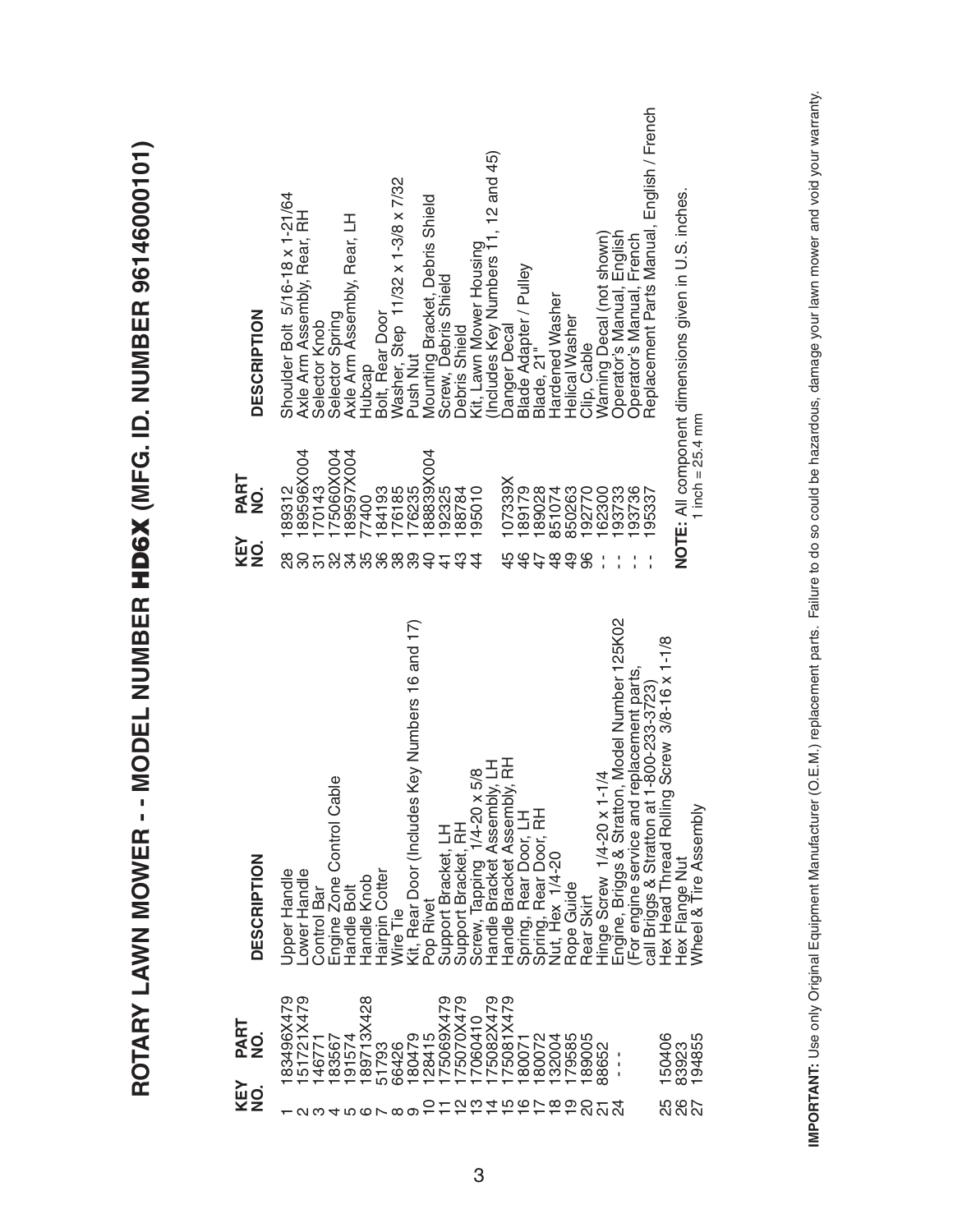